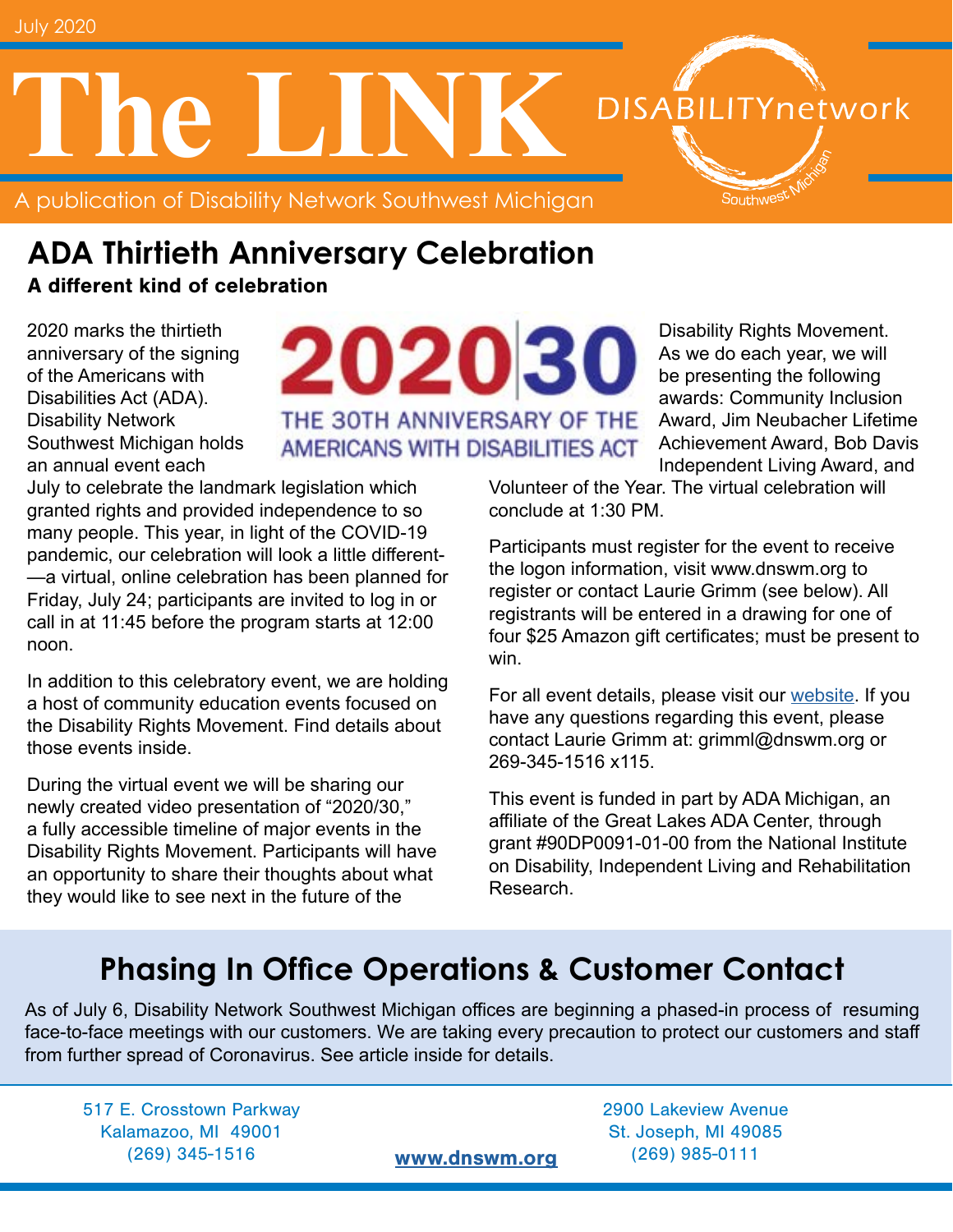## **Meeting with our Customers Again . . .**

Over the past three and a half months, Disability Network staff have done an outstanding job of staying connected to our customers and community while working remotely from our homes. Following directives from Governor Whitmer's office and recommendations from the Center for Disease Control (CDC), we have developed a [COVID-19](http://www.dnswm.org/wp-content/uploads/COVID-19-Prepardness-and-Response-Plan-June-17-2020.pdf)  **[Preparedness & Response Plan](http://www.dnswm.org/wp-content/uploads/COVID-19-Prepardness-and-Response-Plan-June-17-2020.pdf) which outlines processes** for a phased-in plan of resuming operations in our offices.



As of July 6, we will be entering Phase Three of the Plan which allows for face-to-face interactions with our customers. While we are very pleased to be making this giant step toward returning to normal operations, we are cautiously taking this step by initiating new protocols and processes for visiting with customers, including:

- Meetings must be scheduled in advance. Walk-ins will not be allowed.
- Customers will be asked to assess their health and any known exposure to a person with COVID-19 in advance of the meeting, which may result in rescheduling the appointment.
- Masks will be worn during face-to-face interactions; Disability Network will provide a mask if needed.
- A minimum 6-foot distance will be maintained between people, and a Plexiglas barrier will be used when available.
- Hand washing and sanitation before and after sessions will be practiced.
- Customers who arrive early for their appointment must wait in their vehicle until their scheduled appointment time.
- In the Kalamazoo office, meetings will take place in the the Community Building; there will be no customer access to the main office building.

During Phase Three of our COVID-19 Preparedness & Response Plan, Community Education, Peer Support Groups, Advocacy Groups and other group gatherings will continue to happen online via video conferencing.

Disability Network's management team and Board of Directors will continue to monitor the success of Phase Three and stay informed of the recommendations of the CDC and the status of the spread of Coronavirus in our communities to determine our continued path forward. We look forward to returning to full service operations while ensuring the health and safety of our customers and staff.

Disability Network Southwest Michigan has a fragrance-free policy. For the well-being of those with scent sensitivities, please do not wear scented products when visiting our office or attending events.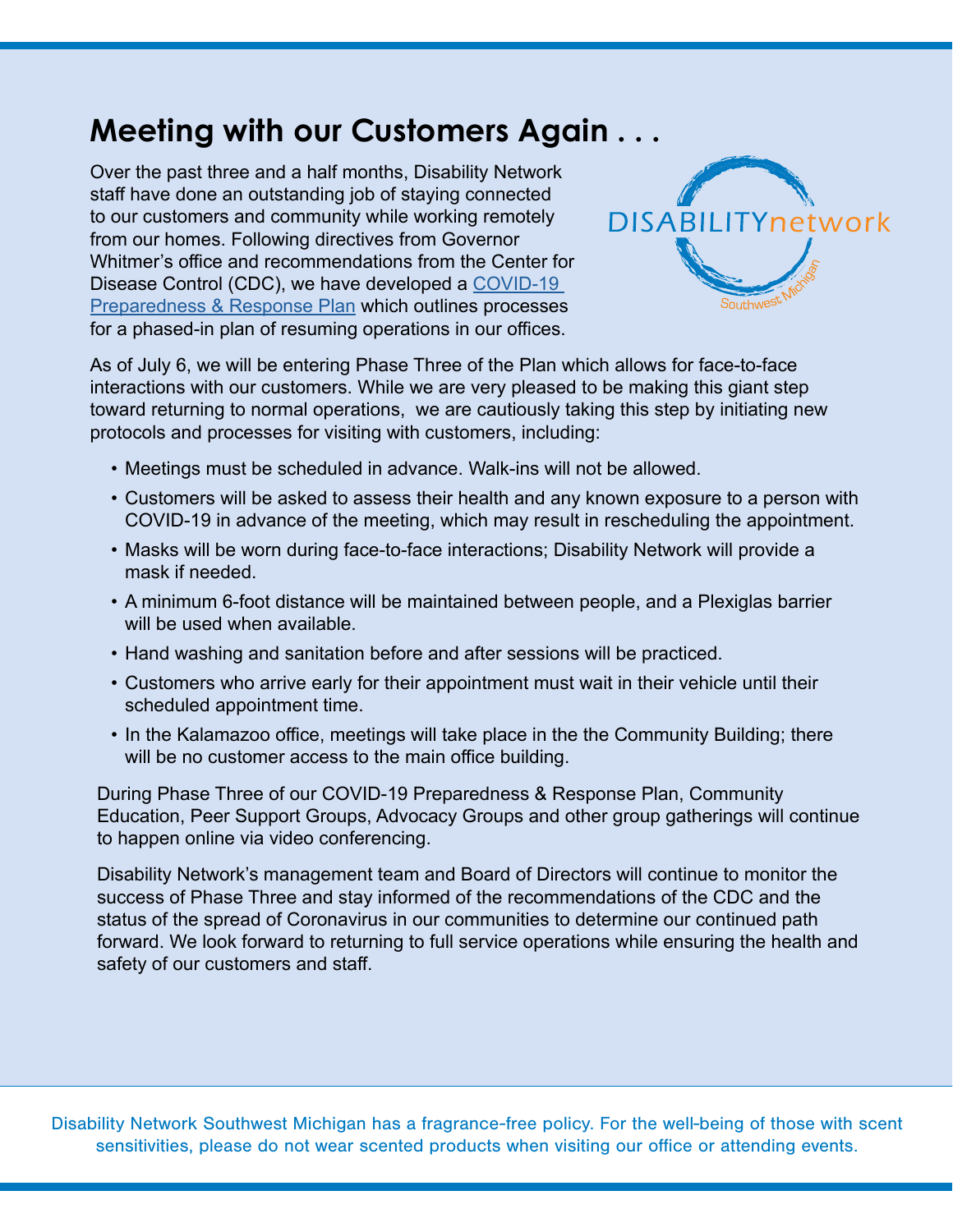## **Celebrating Disability Rights in July**

In addition to our ADA Anniversary Celebration event, we are hosting a number of disability rights themed events during the month of July. Due to COVID-19, these events will all be held online. Participants can join using a computer or call in on a phone. Pre-register for the events you want to participate in and you will be sent the needed information to connect to the event.



#### Web Movie: The Great Fight For Disability Rights

Based on the acclaimed documentary "Lives Worth Living", The Great Fight for Disability Rights is an abbreviated introduction to the history of the disability rights movement in the United States. We will be hosting the movie online followed by a discussion of the issues raised in the film.

• Tuesday, July 7, 2:00 to 3:30

Visit our website to [register online](http://www.dnswm.org/great-fight-2020/) or contact Miranda at [grunwellm@dnswm.org](mailto:grunwellm%40dnswm.org?subject=) or 269-345-1516 x120**.**

#### Webinar: What is the ADA?

Disability Network Southwest Michigan has developed this NEW presentation to help celebrate the 30th Anniversary of the ADA. In this interactive webinar, you will learn about the disability rights advocacy that led to the passing of the ADA, the five titles of the ADA and what they cover, and why the ADA is called "the civil rights law for people with disabilities."

- Tuesday, July 14, 2:00 to 4:00 PM
- Thursday, July 16, 9:00 to 11:00 AM

Visit our website to r[egister online](http://www.dnswm.org/webinar-what-is-the-ada/) or contact Miranda at [grunwellm@dnswm.org](mailto:grunwellm%40dnswm.org?subject=) or 269-345-1516 x120.

#### Webinar: Disability Pride

This workshop is for people with disabilities and presented by a person with a disability. Society sends messages to people with disabilities that disability is "bad" – something we should fix, change or hide. We don't agree! In this interactive webinar we will explore and celebrate our disabilities as an important part of who we are. Join us to celebrate disability.

- Tuesday, July 21, 9:00 to 11:00 AM
- Thursday, July 23, 2:00 to 4:00 PM

Visit our website to [register online](http://www.dnswm.org/disability-pride-2020/) or contact Miranda at [grunwellm@dnswm.org](mailto:grunwellm%40dnswm.org?subject=) or 269-345-1516 x120.

#### Book Discussion: Being Heumann

We are coordinating efforts with the Kalamazoo Public Library to co-host an online Book Discussion event on the recently released book "Being Heumann: An Unrepentant Memoir of a Disability Rights Activist" written by Judy Heumann. One of the most influential disability rights activists in US history, Judy Heumann tells her personal story of fighting for the right to receive an education, have a job, and just be human.

• Thursday, July 30, 2020, 5:30 – 7:00 PM

Visit our website to [register online](http://www.dnswm.org/book-discussion-being-heumann/) or contact Leatrice at [fullertonl@dnswm.org](mailto:fullertonl%40dnswm.org?subject=) or 269-345-1516 x118.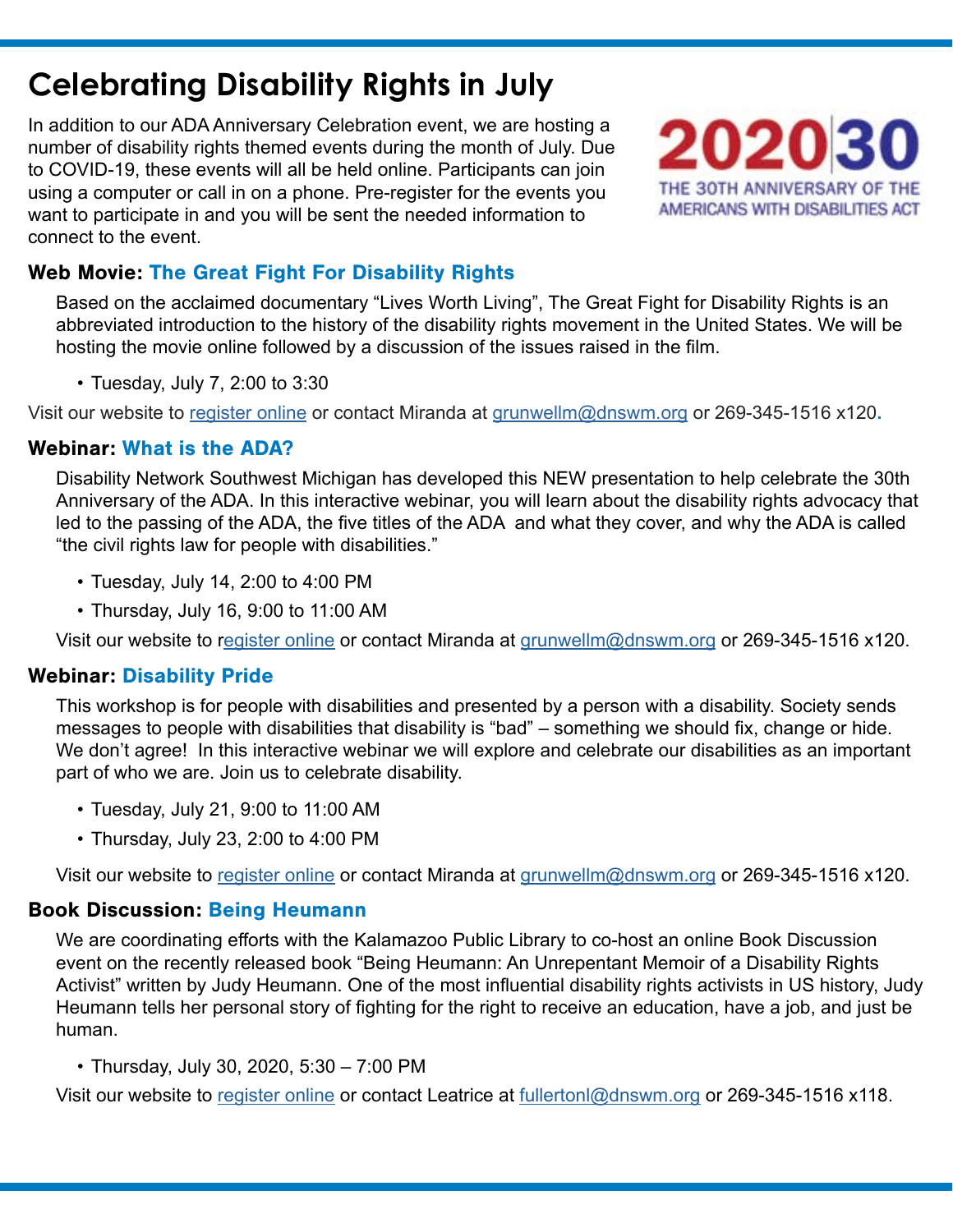## **RAMP-A-THON supports our Ramp Up program**

Disability Network's annual RAMP-A-THON kicks off at our ADA celebration on July 24. RAMP-A-THON raises money to construct or purchase ramps for people with mobility disabilities in our service area. A ramp

makes it possible to do something as basic as getting to the mailbox, as important as getting to doctor appointments, and as critical as being able to vacate in the event of an emergency. Ramps allow everyone equal opportunity to be a vibrant part of their community.

#### **Make a RAMP-A-THON donation of \$5 or more on or before our ADA Celebration on July 24 to receive a RAMP-A-THON insulated lunch bag!**

You can make a [donation online](http://www.dnswm.org/about-us/our-stories/) or drop a check in the mail to: RAMP-A-THON / Disability Network, 517 E. Crosstown Parkway, Kalamazoo, MI 49001

#### Special Thanks to our RAMP-A-THON corporate sponsors:

#### Finishing Sponsors:

Allied Mechanical Services Integrity Back & Brain Senior Services of Southwest Michigan

#### Framing Sponsors:

 AVID, an Employee Resource Group of Whirlpool Corporation Charles River Laboratories Ron Jackson Insurance

#### Foundation Sponsors:

 Aetna Better Health of Michigan Northside Ministerial Alliance Paragon Ophthalmology

# charles river

## **Your RAMP-A-THON dollars at work: Meet Lynn**

Lynn is a World War II veteran who lived at home with his sons until he had a stroke. Following his stroke, he was moved to a nursing facility and his family wasn't sure that he would be able to live at home again. Lynn is a big University of Michigan fan; every week he would host a family gathering at his house to watch the U of M game. His sons contacted Disability Network Southwest Michigan to inquire about having a ramp built on Lynn's house so that he could come home on the weekends and keep the family tradition going which was so important to Lynn.

Through our Ramp Up program, Disability Network partnered with Battle Creek Habitat for Humanity to build a ramp on Lynn's home, allowing Lynn to come home and spend quality time with his family.







**ALLIED MECHANICAL SERVICES** 





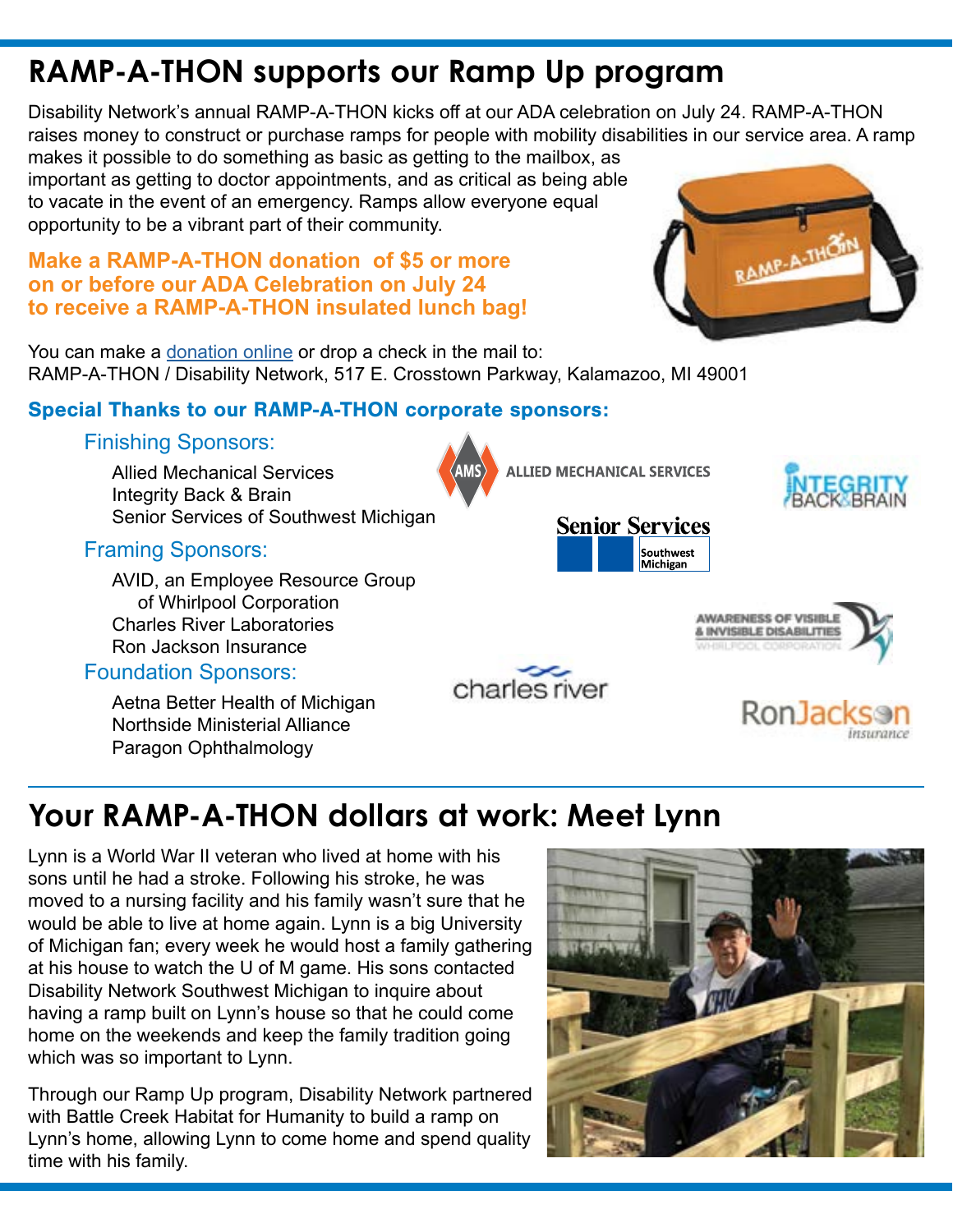## **Clear face masks assist many with communication**

Face masks have become ubiquitous worldwide since the COVID-19 pandemic arrived. While they are a great aide to reducing the spread of germs and viruses, they create a problem for many people who are deaf or hard of hearing who rely on reading lips and facial expressions to communicate. COVID-19 has added distance between people as well as a reluctance to pass paper or electronic devices back and forth which puts even more emphasis on the need to read someone's lips and expressions when conversing, and face masks create a significant barrier to this.

In response, several companies have developed transparent face masks which allow people to view the person's mouth movements while they are speaking. Clear face masks are a form of assistive technology which help everyone with better communication.



## **Funds available for assistive technology**

The Assistive Technology Loan Fund (ATLF) is available to help people pay for tools for independence. The ATLF is a low interest loan available to people with disabilities and their family members to help purchase items like wheelchair-accessible vehicles, hearing aids, mobility devices, communication devices, or adapted recreation equipment. The ATLF can also pay for home modifications, including ramps, to make your home more accessible. For more information about ATLF, contact Leatrice Fullerton at [fullertonl@dnswm.org](mailto:fullertonl%40dnswm.org?subject=) or (269) 345-1516 x118.

## **New ways of "getting the job done" may open opportunities for people with disabilities**

If there is a silver lining to experiencing a modern-day pandemic, it may be the shift in how people think about alternative ways people can work. With main-stream America (and the rest of the world for that matter) turning to a "work from home" environment, the traditional model of "office work" is being challenged. Disability Rights advocates are hopeful that this shift in thinking will have a positive effect on employment for people with disabilities who may need an accommodation, like remote work, to be successful in employment. Thinking outside the box of what the "workplace" is may pave the way for people with disabilities in the business world.

#### Our Publications:

The LINK is our quarterly newsletter, available in print or emailed in electronic format. And is available in alternative format upon request.

Disability Digest is a monthly e-publication focused on Disability Rights issues and upcoming Disability Network happenings. Available in electronic format only.

You can sign up online for our publications at www.dnswm.org; or contact Dale at [abbottd@dnswm.org](mailto:abbottd%40dnswm.org?subject=) or (269) 345-1516 x123. Current and past issues of our publications are available on our website at www.dnswm.org.